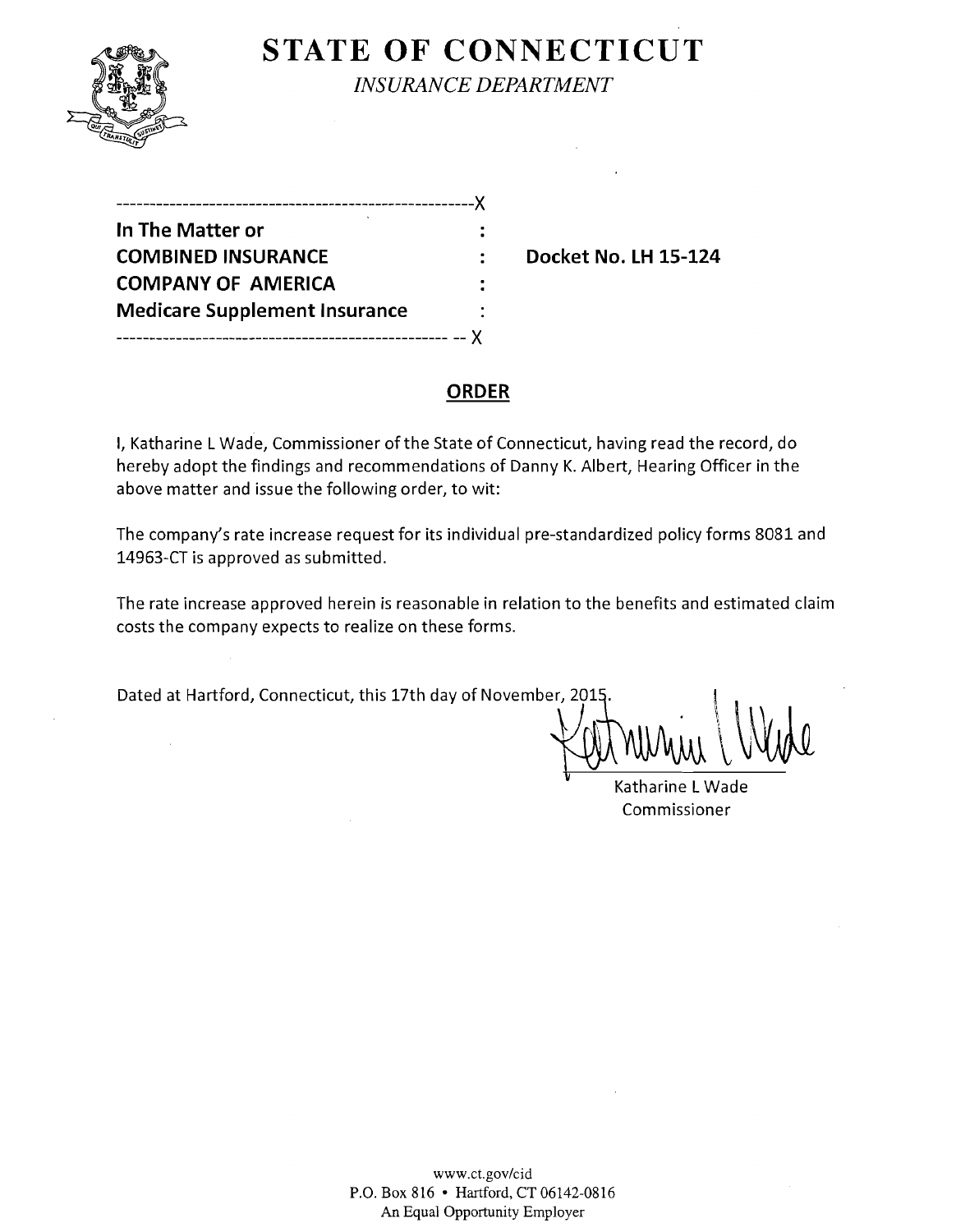# **STATE OF CONNECTICUT**



*INSURANCE DEPARTMENT* 

| In The Matter or                     |  |
|--------------------------------------|--|
| <b>COMBINED INSURANCE</b>            |  |
| <b>COMPANY OF AMERICA</b>            |  |
| <b>Medicare Supplement Insurance</b> |  |
|                                      |  |

**Docket No. LH 15-124** 

## **PROPOSED FINAL DECISION**

# **1. INTRODUCTION**

The Insurance Commissioner of the State of Connecticut is empowered to review rates charged for individual and group Medicare supplement policies sold to any resident of this State who is eligible for Medicare. The source for this regulatory authority is contained in Chapter 700c and Section 38a-495a of the Connecticut General Statutes.

After due notice, a hearing was held at the Insurance Department in Hartford on Thursday, October 29} 2015} to consider whether or not the rate increase requested by Combined Insurance Company of America on its individual Pre- Standardized Medicare supplement business should be approved.

No members from the general public attended the hearing.

No Company representatives from Combined Insurance Company of America attended the hearing.

The hearing was conducted in accordance with the requirements of Section 38a-474} Connecticut General Statutes, the Uniform Administrative Procedures Act, Chapter 54 of Section 38a-8-1 et seq. of the Regulations of Connecticut State Agencies.

A Medicare supplement (or Medigap) policy is a private health insurance policy sold on an individual or group basis, which provides benefits that are additional to the benefits provided by Medicare. For many years Medicare supplement policies have been highly regulated under both state and federal law to protect the interests of persons eligible for Medicare who depend on these policies to provide additional coverage for the costs of health care.

Effective December I} 2005} Connecticut amended its program of standardized Medicare supplement policies in accordance with Section 38a-496a of the Connecticut General Statutes,

> www.ct.gov/cid P.O. Box 816 • Hartford, CT 06142-0816 An Equal Opportunity Employer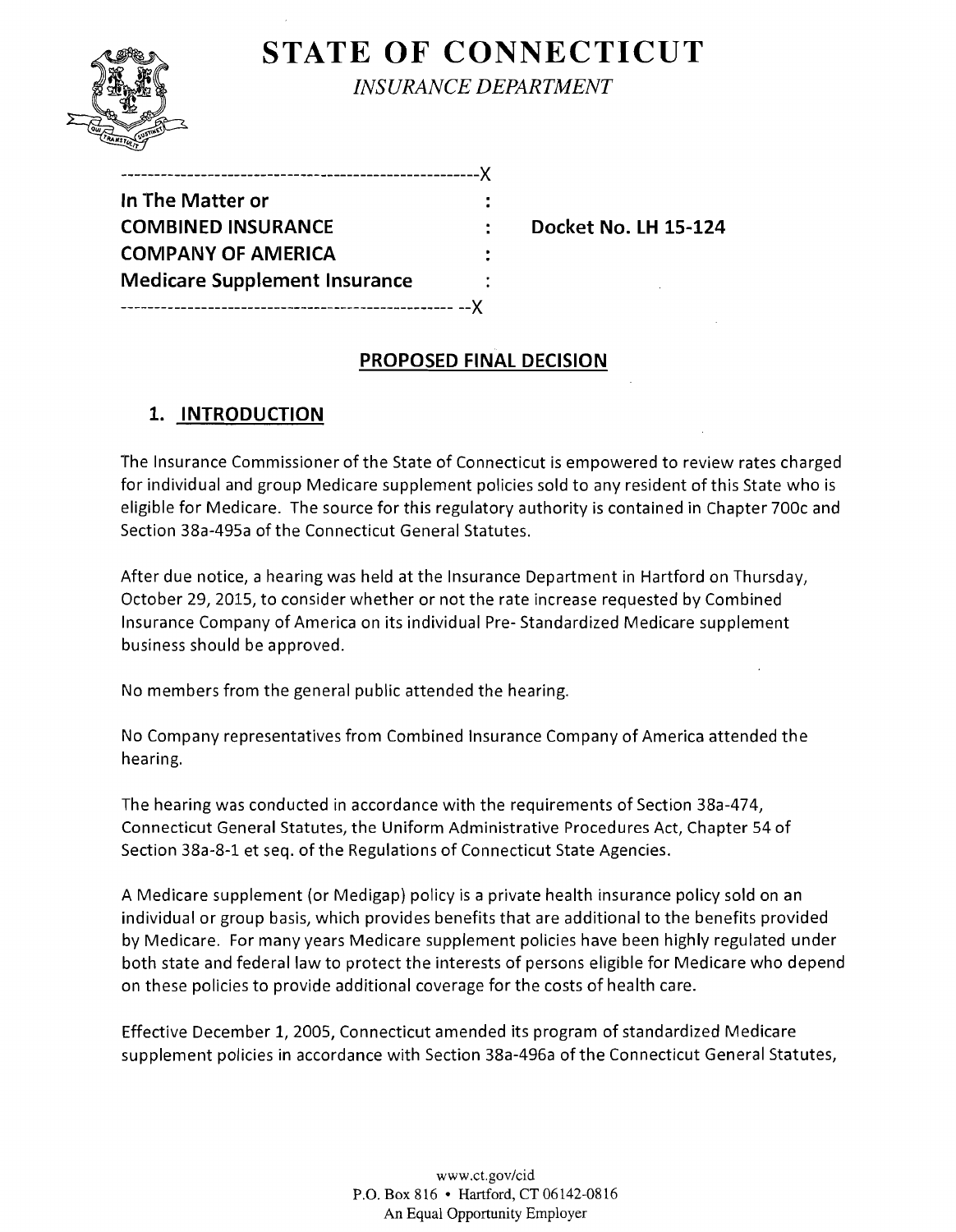and Sections 38a-495a-1 through 38a-495a-21 of the Regulations of Connecticut Agencies. This program, which conforms to federal requirements, provides that all "core" package of benefits known as Plan A. Insurers may also offer anyone or more of eleven other plans (Plans B through N).

Effective January 1, 2006, in accordance with Section 38a-495c of the Connecticut General Statutes (as amended by Public Act 05-20) premiums for all Medicare supplement policies in the state must use community rating. Rates for Plans A through N must be computed without regard to age, gender, previous claims history or the medical condition of any person covered by a Medicare supplement policy or certificate.

The statute provides that coverage under Plans A through N may not be denied on the basis of age, gender, previous claims history or the medical condition of any covered person. Insurers may exclude benefits for losses incurred within six months from the effective date of coverage based on a pre-existing condition.

Effective October 1, 1998, carriers that offer Plan B or Plan C must make these plans as well as Plan A, available to all persons eligible for Medicare by reason of disability.

Insurers must also make the necessary arrangements to receive notice of all claims paid by Medicare for their insureds so that supplement benefits can be computed and paid without requiring insureds to file claim forms for such benefits. This process of direct notice and automatic claims payment is commonly referred to as "piggybacking" or "crossover".

Sections 38a-495 and 38a-522 of the Connecticut General Statutes, and Section 38a-495a-1O of the Regulations of Connecticut Agencies, state that individiaul and group Medicare supplement policies must have anticipated loss ratios of 65% and 75%, respectively. Under Sections 38a-495-7 and 38a-495a-1O of the Regulations of Connecticut Agencies, filings for rate increases must demonstrate that actual and expected losses in relation to premiums meet these standards, and anticipated loss ratios for the entire future period for which the requested premiums are calculated to provide coverage must be expected to equal or exceed the appropriate loss ratio standard.

Section 38a-473 of the Connecticut General Statutes provides that no insurer may incorporate in its rates for Medicare supplement policies factors for expenses that exceed 150% of the average expense ratio for that insurer's entire written premium for all lines of health insurance for the previous calendar year.

### II. **FINDING OF FACT**

After reviewing the exhibits entered into the record of this proceeding, and utilizing the experience, technical competence and specialized knowledge of the Insurance Department, the undersigned makes the following findings of fact: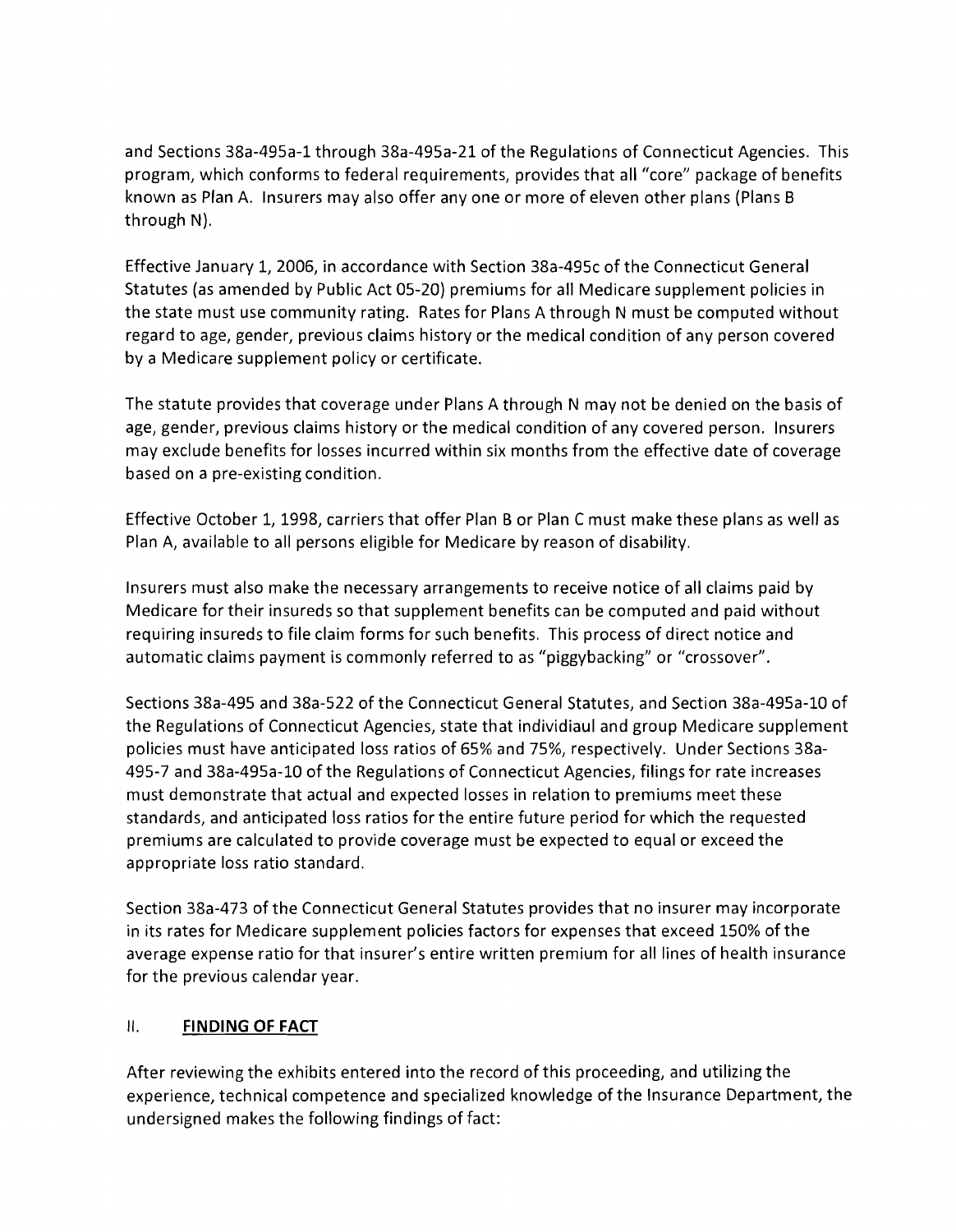- 1. Combined Insurance Company of America has requested a 6.5% rate increase on its individual pre-standardized policy forms 14963-CT and ClCA-8081-CT.
- 2. In-force policies as of 7/1/15:

| <u>Plan</u> | Connecticut | Nationwide |
|-------------|-------------|------------|
| 8081        |             | 90         |
| 14963       |             | 268        |

- 3. The last rate increase approved was 5.0% in 2014.
- 4. Combined Insurance certified that their expense factors are in compliance with section 38a-473, e.G.S.
- 5. Combined Insurance has conformed to subsection (e) of section 38a-495c, C.G.S. regarding the automatic claims processing requirement.
- 6. The proposed rates are designed to satisfy the Connecticut statutory loss ratio of 65%.
- 7. The nationwide loss ratios for 2013, 2014 and inception-to-date are as follows:

| Plan         | 2013  | 2014  | Inception |
|--------------|-------|-------|-----------|
| All Pre-Stnd | 87.0% | 89.3% | 69.6%     |

8. The Connecticut loss ratios for 2013, 2014 and inception-to-date are as follows:

| Plan<br>_______ | 2013  | 2014  | Inception |
|-----------------|-------|-------|-----------|
| All Pre-Stnd    | 93.0% | 39.8% | 84.5%     |

9. Combined Insurance Company of America's 2015 Medicare supplement rate filing proposal is in compliance with the requirements of regulation 38a-474 as it applies to the contents of the rate submission as well as the actuarial memorandum.

#### **III. RECOMMENDATION**

Recommend that the filed rate increase, requested by Combined Insurance Company of America, be approved as submitted. This rate change is reasonable in relationship to the